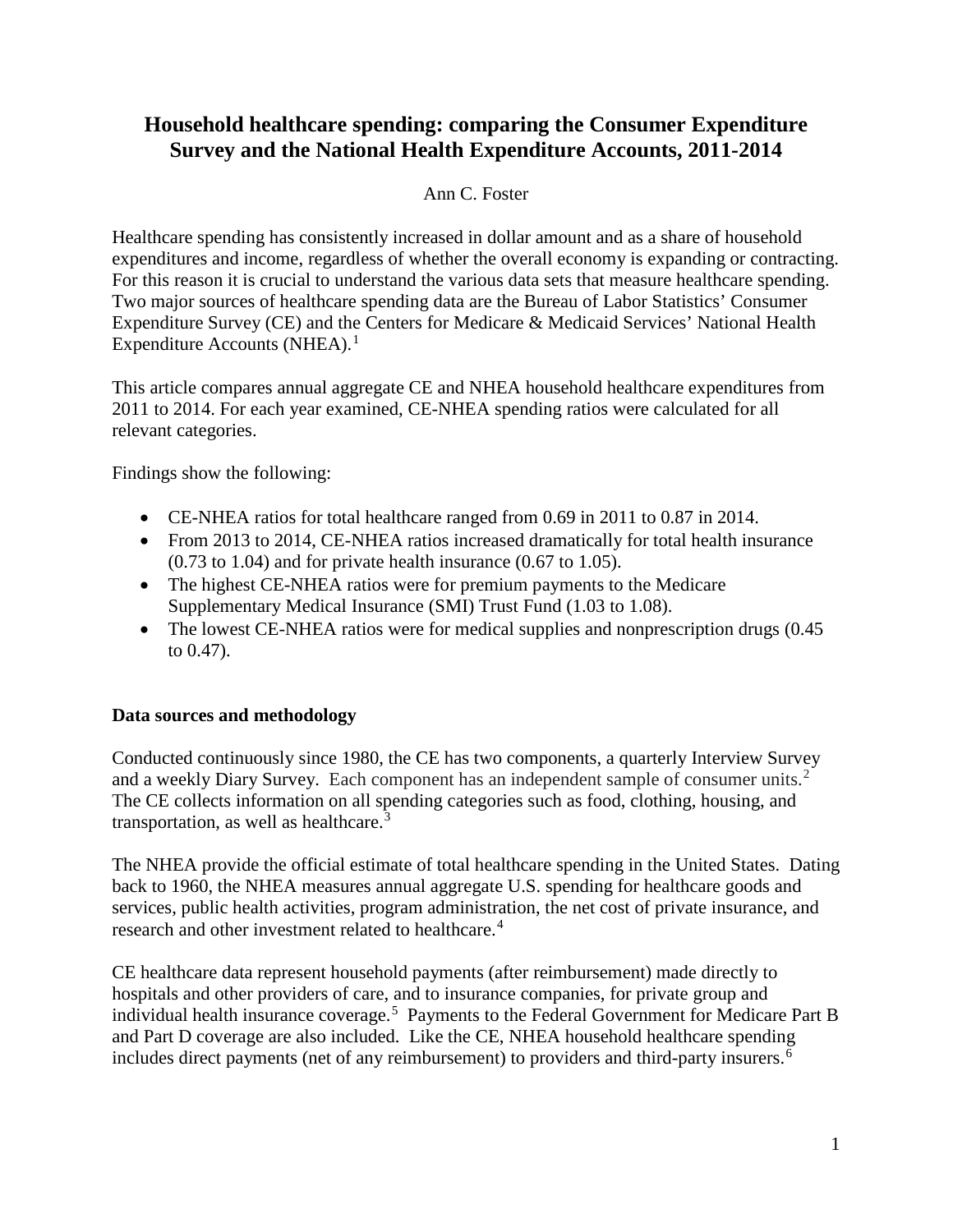The CE obtains information from individual consumer units, while the NHEA uses secondary data sources, such as the Services Annual Survey and the Economic Census, both produced by the U.S. Census Bureau.<sup>[7](#page-5-6)</sup> The CE and NHEA also differ in how spending is categorized. In the CE, spending is categorized by the type of service provided, while in the NHEA, the type of establishment providing the service generally determines what is included in a spending category. For example, the CE has separate categories for inpatient hospitalization and other medical services (outpatient hospital care, emergency room services, etc.), but the NHEA places these services in its hospital care category.

Adjustments were made to the spending categories so that CE and NHEA components would be as comparable as possible. For example, the CE eye care services category was combined with the other professional services category to better align the data with the NHEA other professional services category.<sup>[8](#page-6-0)</sup>

The CE and the NHEA differ in the populations they cover. The CE is designed to represent the U.S. civilian noninstitutional population and excludes those living in institutions, such as nursing homes or prisons, and active-duty members of the U.S. Armed Forces living on base. The NHEA covers the larger resident population, which includes all persons, both military and civilian, living in the United States.<sup>[9](#page-6-1)</sup>

The NHEA estimates were adjusted so that they refer to the same population concept as the CE. A multiplier was computed for each year covered by the research by calculating the ratio of the population covered by the CE to the population covered by the NHEA.<sup>[10](#page-6-2)</sup> This method accounts for differences in population size, not for spending differences in the populations covered by the two data sources. CE-NHEA spending ratios were then computed.

### **Findings**

Table 1 shows CE estimates of aggregate expenditures for healthcare and CE-NHEA healthcare spending ratios. In 2014, CE aggregate medical care expenditures were \$540.5 billion or 87 percent of the NHEA estimate of \$623.2 billion.<sup>[11](#page-6-3)</sup>

The lowest CE-NHEA ratios were found for medical supplies and nonprescription drugs (0.45 to 0.47). This is largely due to the difference in the items in the CE and the NHEA categories. For example, the CE medical supplies and nonprescription drugs category includes spending on adult diapers; nonprescription drugs; nonprescription vitamins; and topicals and dressings. NHEA spending in this category is represented by the NHEA other nondurable medical products category which includes these items, as well as heating pads; sun lamps; syringes and needles; and home testing kits which are part of the CE medical equipment category.

The CE physicians' services, lab tests or x-rays, and other medical care services categories were combined into the physician and clinical services category to provide a better alignment with the NHEA physician and clinical services category. The NHEA category includes physicians' offices, outpatient care centers, such as HMOs and freestanding clinics, and the portion of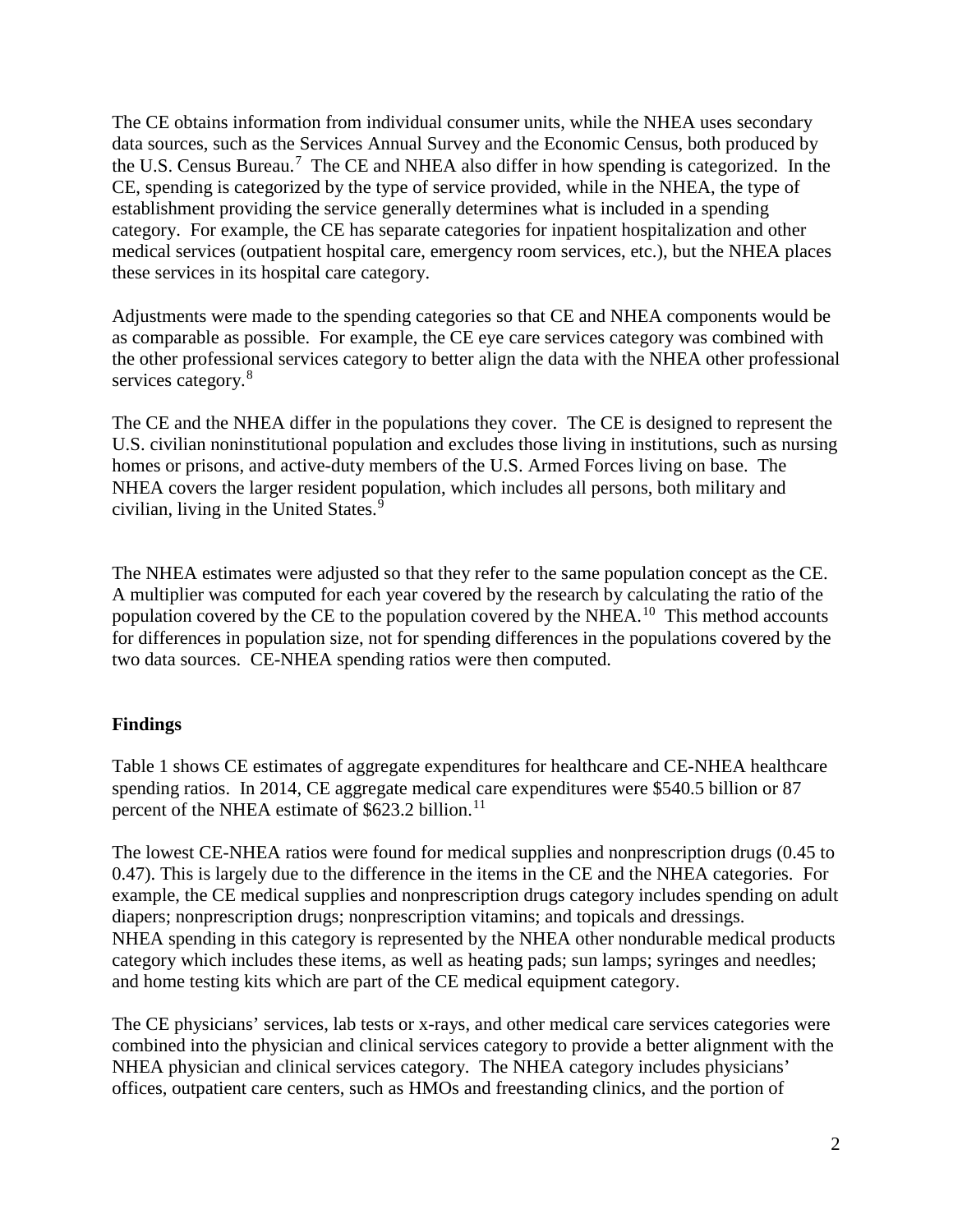medical and diagnostic laboratories services that are billed directly to the patient (rather than through a physician or clinic). CE-NHEA ratios for physician and clinical services ranged from  $0.58$  to  $0.64$ <sup>[12](#page-6-4)</sup>

In the CE, physicians' charges that are part of an inpatient hospital bill are included in the hospital care category. All other physicians' charges are part of the physician and clinical services category. In the NHEA, physicians' services provided in an inpatient or outpatient hospital setting, HMO (health maintenance organization), or freestanding clinic could be included in the physician and clinical services category depending on the nature of the relationship (for example: contract or salaried employee) the physician has with the particular entity. This means that some inpatient charges included in the CE hospital care category could be included in the NHEA physician and clinical services category. Similarly, some hospital outpatient physicians' charges could be part of the NHEA physician and clinical services category not the NHEA hospital care category.<sup>[13](#page-6-5)</sup>

The CE physician and clinical services category includes ambulance services, emergency room services, and outpatient hospital care. In the CE, emergency room services and outpatient care could be provided by a hospital, HMO, or free-standing clinic. The NHEA physician and clinical services category includes care provided by HMOs or freestanding clinics; emergency room services and outpatient care provided in a hospital setting are included in the hospital care category. Similarly, the CE lab tests or x-rays category includes treatment by hospitals, HMOs, and freestanding clinics, while the NHEA places lab tests or x-rays provided by a hospital in the hospital care category. In the NHEA, ambulance charges are not part of the physician and clinical services category.[14](#page-7-0)

The CE-NHEA ratios for premium payments to the Medicare SMI Trust Fund have been quite similar over time, with a range of 1.03 to 1.08. This is probably the result of the way that the CE Interview Survey accounts for Medicare Part B (Medical Insurance) premium payments. Respondents are asked about the number of household members enrolled in Medicare. Each person with Medicare coverage is assumed to have Medicare Part A (Hospital Insurance) and is then assigned the standard Medicare Part B monthly premium (\$104.90 in 2014).<sup>[15](#page-7-1)</sup> The CE does not take into account low-income beneficiaries with state buy-in status whose Part B premiums are paid by Medicaid. The NHEA subtracts these amounts from premiums paid to the Medicare SMI. In 2014, 18.5 percent of Medicare SMI enrollees had state buy-in status for Part B and/or Part D benefits. Accounting for these subsidies in the CE would reduce CE-NHEA ratios for SMI premiums.<sup>[16](#page-7-2)</sup>

In contrast, the CE does not take into account those Medicare beneficiaries with relatively high incomes (\$85,000 for a single person and \$170,000 for a married couple) who are required to pay a greater share of Part B costs. Because the proportion of Medicare enrollees subject to this income-related premium is low (around 5 percent in 2014), CE-NHEA ratios in Table 1 would probably not have increased much if the additional premiums paid were taken into account. Recent legislative changes, however, indicate that not accounting for these premiums will have a greater influence on CE-NHEA ratios in future years.<sup>[17](#page-7-3)</sup>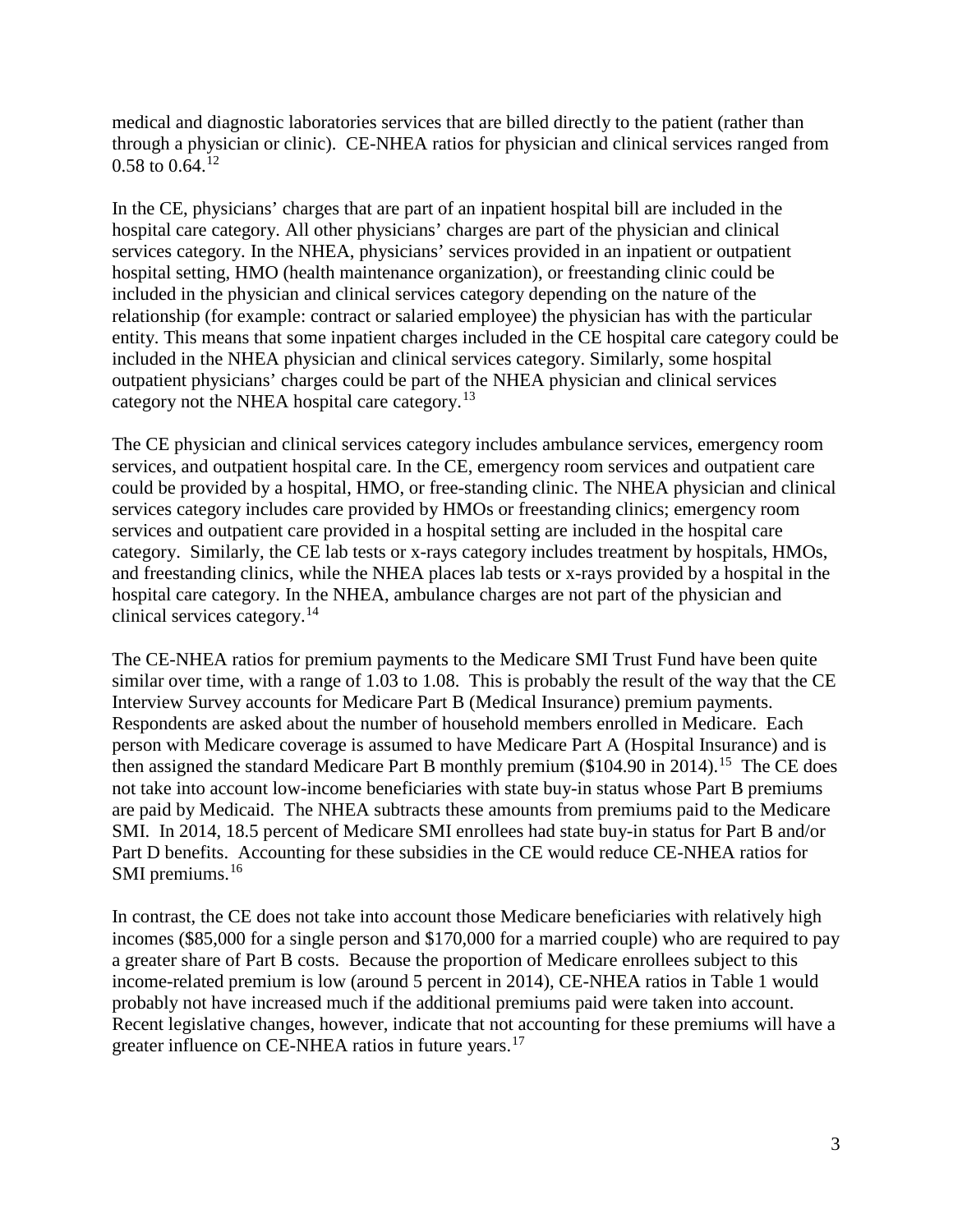Under Part D, individuals eligible for both Medicare and Medicaid receive a low-income subsidy for Medicare drug plan premiums. Also, some Part D enrollees with relatively high incomes pay an income-related Part D premium. These factors would not affect CE-NHEA ratios for Medicare SMI premiums because CE respondents with Part D stand-alone coverage provide information about the monthly premium paid after any reimbursement is taken into account.<sup>18</sup>

During the 2011 to 2013 period, CE-NHEA ratios for private health insurance ranged from 0.67 to 0.76, but increased to 1.05 in 2014. This increase was behind the jump in CE-NHEA ratios for total health insurance from 0.73 in 2013 to 1.04 in 2014. More consumer units reported health insurance expenditures in 2014 than in 2013 because of an improvement in interview survey questions about spending on health insurance.<sup>[19](#page-7-5)</sup>

CE-NHEA ratios for prescription drug spending ranged from 0.93 to 1.01. The NHEA prescription drugs category includes spending on items from retail outlets and mail-order pharmacies only, while the CE category also includes items obtained from other sources, such as health maintenance organization and outpatient hospital pharmacies.<sup>[20](#page-7-6)</sup>

CE-NHEA hospital care ratios ranged from 0.47 to 0.64. These ratios reflect the fact that the CE category includes spending for inpatient care only while the NHEA category includes outpatient care, outpatient pharmacy purchases, and hospital-based home health and nursing home care.<sup>21</sup>

#### **Conclusions**

CE-NHEA ratios for total healthcare spending and its components varied little between 2011 and 2013. Because of an improvement in survey questions about health insurance spending, CE-NHEA ratios for total health insurance and private health insurance were substantially higher in 2014 than in 2013; the 2014 CE-NHEA ratio for total healthcare increased as a result.

The highest CE-NHEA ratios were for premiums paid to the Medicare SMI Trust Fund, while the lowest ratio was for medical supplies and nonprescription drugs. Although some alignment of the CE and NHEA data sets was possible, differences in definitions, sources, and methods appear to be responsible for differences in the estimates.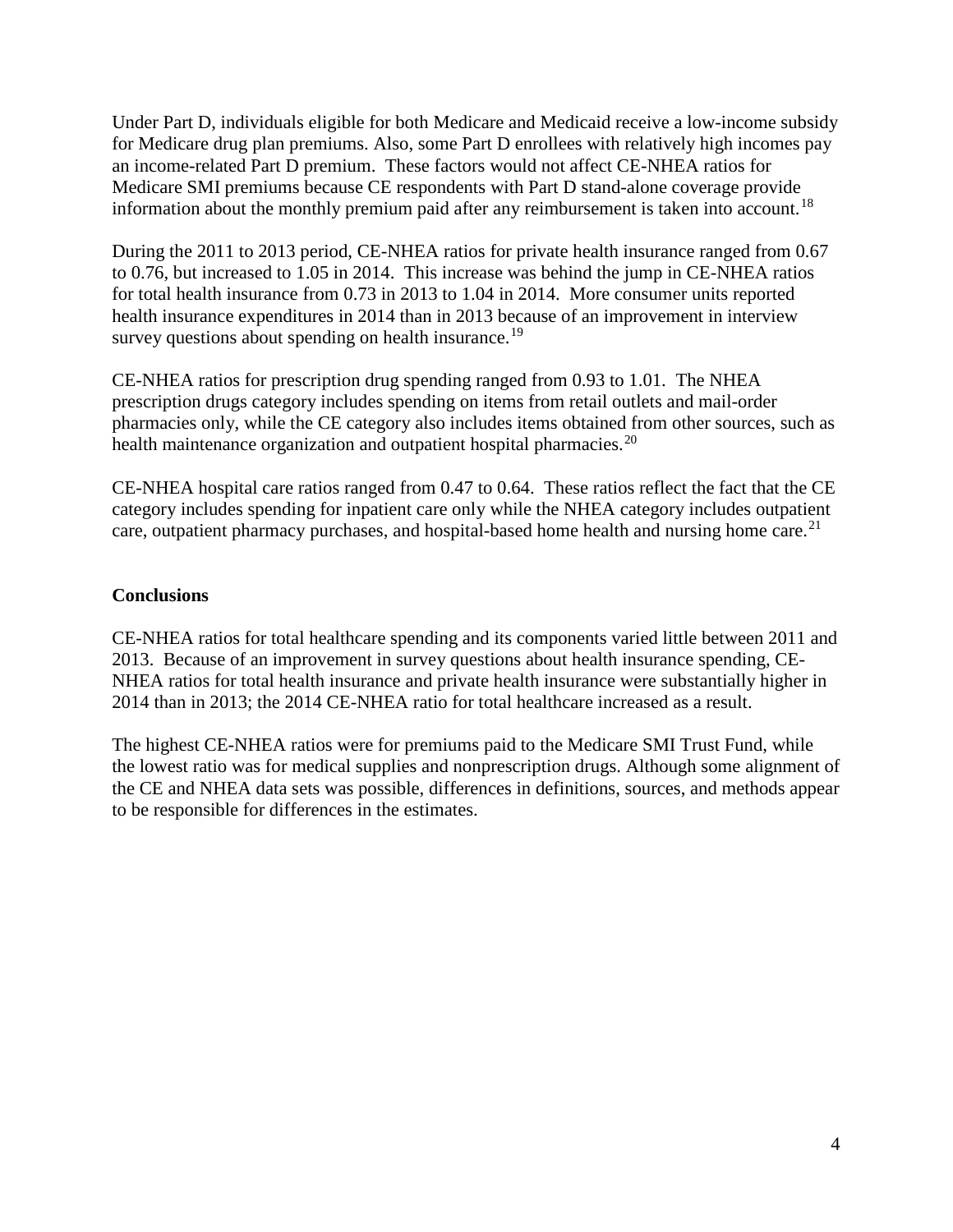Table 1. Comparison of aggregate household healthcare expenditures: Consumer Expenditure Survey and National Health Expenditure Accounts, 2011-2014

|                                 | Consumer Expenditure Survey <sup>1</sup> |       |       |       | Ratio of Consumer<br><b>Expenditure Survey to</b><br>National Health Expenditure<br>Accounts <sup>2</sup> |      |      |      |
|---------------------------------|------------------------------------------|-------|-------|-------|-----------------------------------------------------------------------------------------------------------|------|------|------|
| <b>Expenditure Category</b>     | (in Billions)                            |       |       |       |                                                                                                           |      |      |      |
|                                 | 2011                                     | 2012  | 2013  | 2014  | 2011                                                                                                      | 2012 | 2013 | 2014 |
| Healthcare, total               | 403.9                                    | 438.2 | 454.1 | 540.5 | 0.69                                                                                                      | 0.73 | 0.73 | 0.87 |
| Health insurance, total         | 235.1                                    | 256.4 | 280.2 | 364.3 | 0.73                                                                                                      | 0.76 | 0.81 | 1.04 |
| Private insurance               | 182.3                                    | 198.8 | 219.2 | 299.3 | 0.67                                                                                                      | 0.70 | 0.76 | 1.05 |
| Medicare SMI <sup>3</sup>       | 52.7                                     | 57.6  | 61.0  | 64.9  | 1.03                                                                                                      | 1.08 | 1.03 | 1.03 |
| Medical commodities, total      | 76.7                                     | 81.8  | 76.1  | 80.3  | 0.66                                                                                                      | 0.69 | 0.64 | 0.65 |
| Prescription drugs              | 42.1                                     | 45.6  | 40.4  | 41.9  | 0.93                                                                                                      | 1.01 | 0.93 | 0.94 |
| Medical supplies and            |                                          |       |       |       |                                                                                                           |      |      |      |
| nonprescription drugs           | 23.0                                     | 23.9  | 24.0  | 25.4  | 0.46                                                                                                      | 0.47 | 0.45 | 0.46 |
| Medical equipment               | 11.5                                     | 12.3  | 11.7  | 13.0  | 0.53                                                                                                      | 0.55 | 0.51 | 0.55 |
| Medical services, total         | 92.2                                     | 100.0 | 97.9  | 96.1  | 0.64                                                                                                      | 0.67 | 0.64 | 0.63 |
| Professional services           | 76.3                                     | 80.0  | 80.3  | 81.3  | 0.66                                                                                                      | 0.68 | 0.67 | 0.67 |
| Physician and clinical services | 29.9                                     | 33.6  | 32.5  | 32.1  | 0.58                                                                                                      | 0.64 | 0.60 | 0.59 |
| Dental services                 | 34.9                                     | 33.4  | 33.3  | 35.7  | 0.79                                                                                                      | 0.74 | 0.73 | 0.78 |
| Other professional services     | 11.5                                     | 13.0  | 14.4  | 13.5  | 0.61                                                                                                      | 0.65 | 0.71 | 0.63 |
| Hospital care                   | 15.8                                     | 20.1  | 17.6  | 14.7  | 0.55                                                                                                      | 0.64 | 0.54 | 0.47 |

<sup>1</sup> Consumer Expenditure Survey data exclude nursing home care spending.

2 National Health Expenditure Accounts data exclude home health care; nursing home care; employee and self-employment contributions and voluntary premiums paid for Medicare Part A; the medical portion of property and casualty insurance; and other health, residential, and personal care expenditures.

<sup>3</sup> Premiums paid to the Medicare Supplementary Insurance (SMI) Trust Fund for Part B and Part D coverage.

NOTE: Sums may not equal totals due to rounding. Expenditure categories have been adjusted to make the two data sources as comparable as possible.

SOURCE: The National Health Expenditure Accounts (NHEA) data used to compute CE-NHEA ratios are from the U.S. Department of

Health and Human Services, Centers for Medicare & Medicaid Services, Downloads, "NHE Tables,"

https://www.cms.gov/Research-Statistics-Data-and-Systems/Statistics-Trends-and-

Reports/NationalHealthExpendData/nationalHealthAccountsHistorical.html

Because retrospective adjustments are made when new NHEA data are released, CE-NHEA ratios may differ from those in previous comparison articles.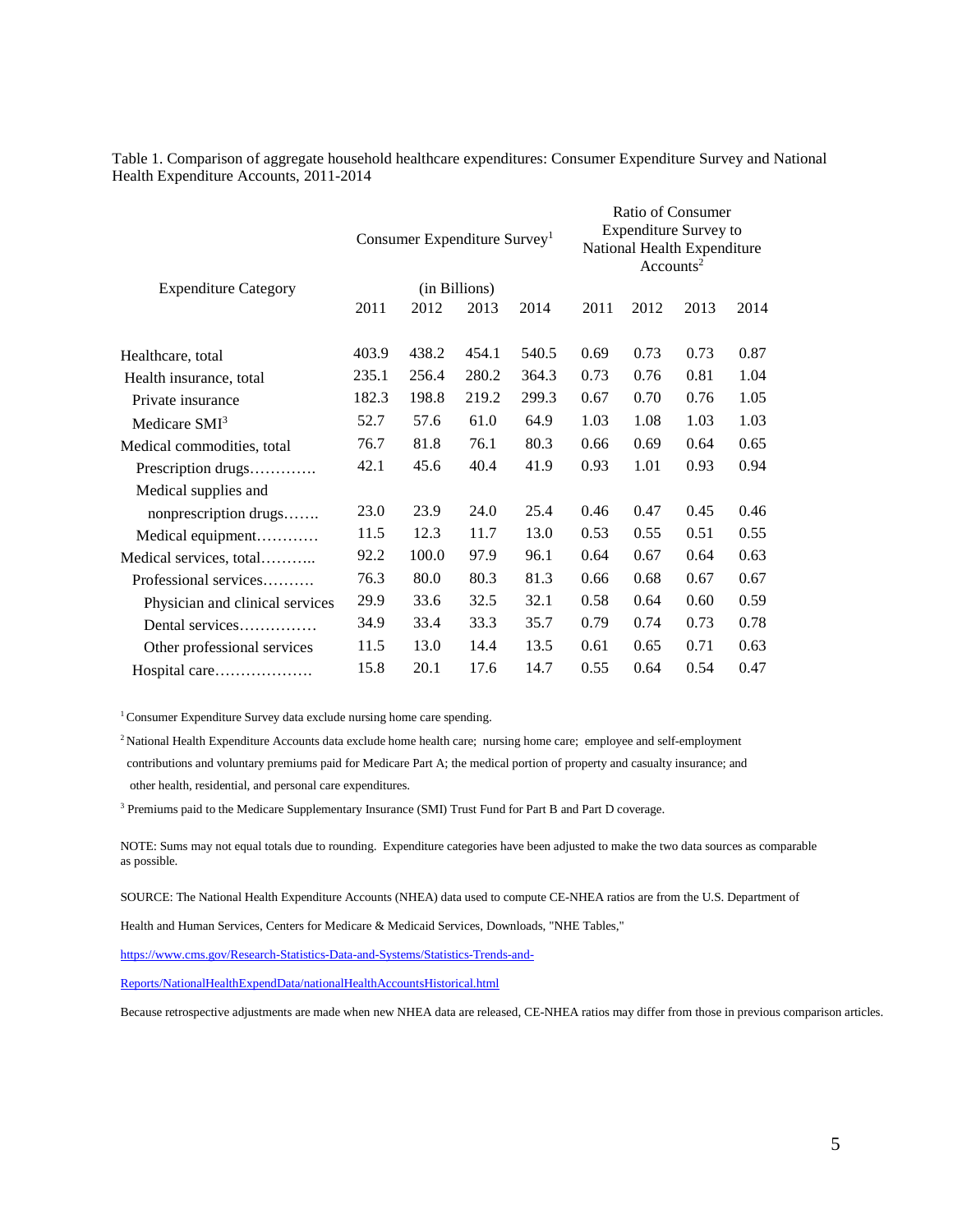#### 11/4/16

*Acknowledgments*: The author wishes to thank Cathy A. Cowan, Aaron C. Caitlin, and Stephen K. Heffler of the Office of the Actuary, Centers for Medicare & Medicaid Services, for their helpful comments and suggestions.

#### **Notes**

 $\overline{a}$ 

<span id="page-5-0"></span>1 See Ann C. Foster, "Household healthcare spending in 2014," *Beyond the Numbers*: *Prices and Spending*, vol. 5. no. 13 (U.S. Bureau of Labor Statistics, August 2016, [http://www.bls.gov/opub/btn/volume-5/household-healthcare](http://www.bls.gov/opub/btn/volume-5/household-healthcare-spending-in-2014.htm)[spending-in-2014.htm](http://www.bls.gov/opub/btn/volume-5/household-healthcare-spending-in-2014.htm) 

<span id="page-5-1"></span><sup>2</sup>In the Consumer Expenditure Survey (CE), the consumer unit is the entity on which expenditure reports are collected. Consumer units include families, single persons living alone or sharing a household with others but who are financially independent, or two or more persons living together who share expenses. While "consumer unit" is the proper technical term for the purposes of the CE, it is often used interchangeably with "household" or "family" for convenience.

<span id="page-5-2"></span><sup>3</sup> See *BLS Handbook of Methods* "Consumer Expenditures and Income," last modified date February 25, 2016, <http://www.bls.gov/opub/hom/cex/home.htm>

<span id="page-5-3"></span>4 See "National Health Expenditure Accounts: Methodology Paper, 2014: Definitions, Sources, and Methods," Centers for Medicare & Medicaid Services, [https://www.cms.gov/Research-Statistics-Data-and-Systems/Statistics-Trends-and-](https://www.cms.gov/Research-Statistics-Data-and-Systems/Statistics-Trends-and-Reports/NationalHealthExpendData/Downloads/DSM-14.pdf)[Reports/NationalHealthExpendData/Downloads/DSM-14.pdf](https://www.cms.gov/Research-Statistics-Data-and-Systems/Statistics-Trends-and-Reports/NationalHealthExpendData/Downloads/DSM-14.pdf) 

<span id="page-5-4"></span><sup>5</sup>Under the Affordable Care Act (ACA), individuals are able to purchase private insurance coverage from Federal and state-run health insurance marketplaces. Although this coverage was effective on January 1, 2014, the CE did not beginning collecting information about marketplace coverage until the 2015 survey year.

<span id="page-5-5"></span>6 In the CE, out-of-pocket healthcare expenses are any unreimbursed expenses paid directly to the provider of care or to a third-party insurer. The CE classification is similar to the NHEA sponsor concept where household spending includes amounts paid directly to the providers of care, such as hospitals and pharmacies, as well as premiums paid to a third party for private insurance and Medicare minus any reimbursements. For more information, see "National Health Expenditure Accounts: Methodology Paper, 2014: Definitions, Sources, and Methods," Centers for Medicare & Medicaid Services,

[https://www.cms.gov/Research-Statistics-Data-and-Systems/Statistics-Trends-and-](https://www.cms.gov/Research-Statistics-Data-and-Systems/Statistics-Trends-and-Reports/NationalHealthExpendData/Downloads/DSM-14.pdf)[Reports/NationalHealthExpendData/Downloads/DSM-14.pdf](https://www.cms.gov/Research-Statistics-Data-and-Systems/Statistics-Trends-and-Reports/NationalHealthExpendData/Downloads/DSM-14.pdf) 

<span id="page-5-6"></span><sup>7</sup>Every 5 years the NHEA undergoes a comprehensive revision that includes the incorporation of newly available source data, methodological and definitional changes, and benchmark estimates from the U.S. Census Bureau's Economic Census which is available for years ending in 2 and 7. During these comprehensive revisions, the entire NHEA time series is subject to revision. For more information on changes in methods, definitions, and source data that were introduced in the 2014 comprehensive revision, see Centers for Medicare & Medicaid Services, "Summary of 2014 Comprehensive Revision to the National Health Expenditure Accounts," [https://www.cms.gov/Research-Statistics-Data-and-Systems/Statistics-Trends-and-](https://www.cms.gov/Research-Statistics-Data-and-Systems/Statistics-Trends-and-Reports/NationalHealthExpendData/Downloads/benchmark2014.pdf)[Reports/NationalHealthExpendData/Downloads/benchmark2014.pdf.](https://www.cms.gov/Research-Statistics-Data-and-Systems/Statistics-Trends-and-Reports/NationalHealthExpendData/Downloads/benchmark2014.pdf)

The 2014 revisions reflected in this article are not strictly comparable to earlier articles that used NHEA data based on the 2009 revisions – "Household healthcare spending: comparing the Consumer Expenditure Survey and the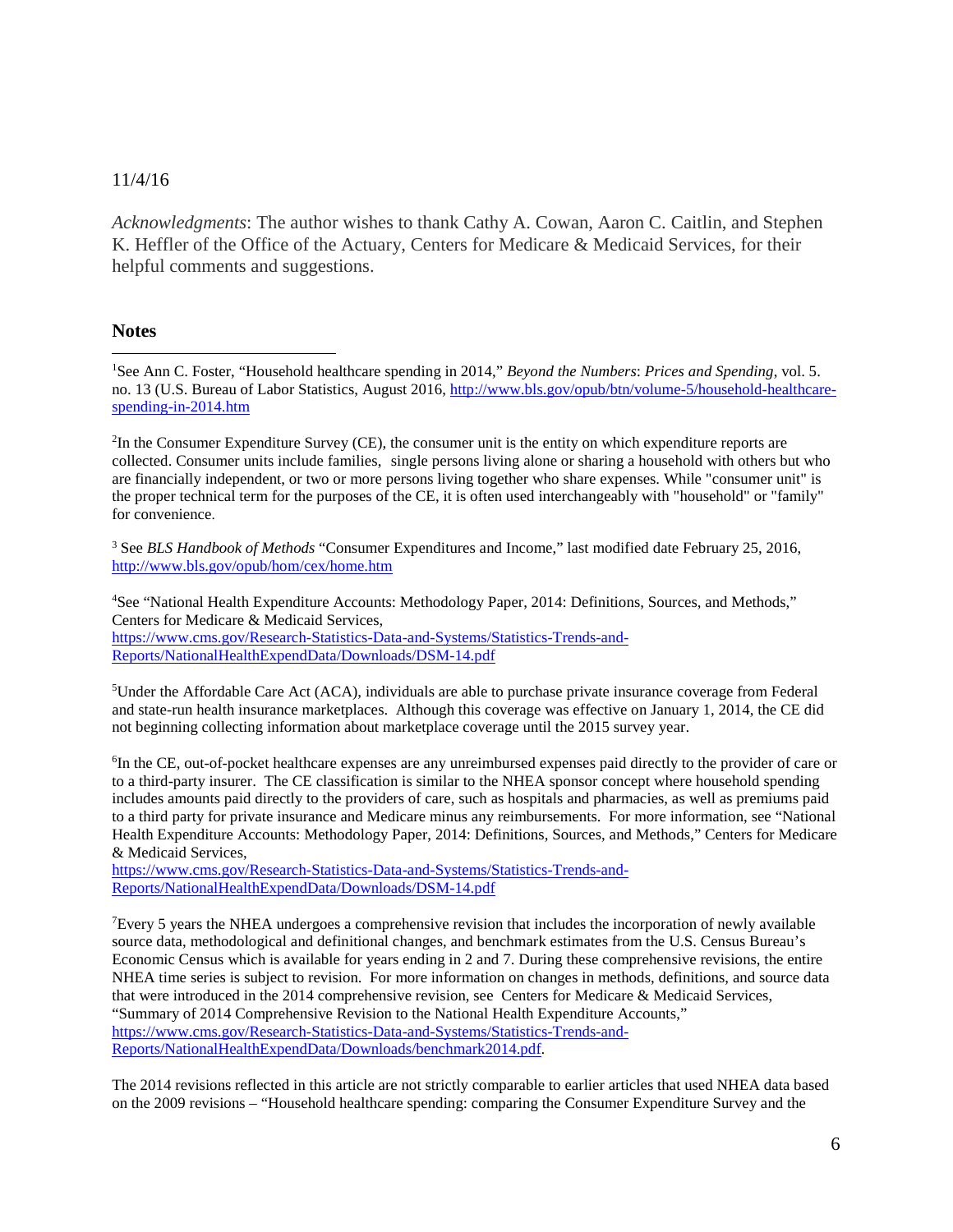National Health Expenditure Accounts, 2009-2012," [http://www.bls.gov/cex/nhe\\_compare\\_200912.pdf](http://www.bls.gov/cex/nhe_compare_200912.pdf) and Ann C. Foster, "Household healthcare spending: comparing the Consumer Expenditure Survey and the National Health Expenditure Accounts," [http://www.bls.gov/cex/nhe\\_compare\\_200710.pdf](http://www.bls.gov/cex/nhe_compare_200710.pdf)

Earlier CE-NHEA comparisons based on the 2002 Economic Census include "Consumer Expenditure Survey compared with National Health Expenditure Accounts," *Consumer Expenditure Survey, 2006-2007*, Report 1021, <http://www.bls.gov/cex/twoyear/200607/csxnhe.pdf> and Ann C. Foster, "Out-of-pocket healthcare expenditures: a comparison," *Monthly Labor Review*, February 2010, pp. 3-19[, http://www.bls.gov/opub/mlr/2010/02/art1full.pdf.](http://www.bls.gov/opub/mlr/2010/02/art1full.pdf) The estimates in these works are not strictly comparable with estimates based on the 2009 or the 2014 revisions. <sup>8</sup>The CE data used in this research are unpublished integrated data showing the most detailed (least aggregated) breakdowns available. The NHEA data were obtained from the Centers for Medicare & Medicaid Services, Downloads, "NHE Tables,"

<span id="page-6-0"></span>[https://www.cms.gov/Research-Statistics-Data-and-Systems/Statistics-Trends-and-](https://www.cms.gov/Research-Statistics-Data-and-Systems/Statistics-Trends-and-Reports/NationalHealthExpendData/nationalHealthAccountsHistorical.html)[Reports/NationalHealthExpendData/nationalHealthAccountsHistorical.html](https://www.cms.gov/Research-Statistics-Data-and-Systems/Statistics-Trends-and-Reports/NationalHealthExpendData/nationalHealthAccountsHistorical.html)

When the Centers for Medicare & Medicaid Services publish NHEA data for subsequent years, data from previous years are often revised. The NHEA data cited in this research are those released with the 2014 estimates on December 3, 2015. Because of these revisions, data for 2011-2012 that were released with the 2012 estimates on January 07, 2014 and used in "Household healthcare spending: comparing the Consumer Expenditure Survey and the National Health Expenditure Accounts 2009-2012," may not be the same as comparable estimates released in 2014. The 2011-2012 CE data are the same in both studies.

<span id="page-6-1"></span>**9** See "Population Estimates Terms and Definitions," U.S. Census Bureau, [http://www.census.gov/popest/about/terms.html.](http://www.census.gov/popest/about/terms.html)

<span id="page-6-2"></span><sup>10</sup>This method has been used in previous CE data comparison research. For more information, see Ann C. Foster, "Out-of-pocket healthcare expenditures: a comparison," <http://www.bls.gov/opub/mlr/2010/02/art1full.pdf> and Thesia I. Garner, George Janini, William Passero, Laura Paszkiewicz, and Mark Vendemia, "The CE and the PCE: a comparison," *Monthly Labor Review*, September 2006, pp. 20-46, [http://www.bls.gov/opub/mlr/2006/09/art3full.pdf.](http://www.bls.gov/opub/mlr/2006/09/art3full.pdf) 

The multipliers used for the years 2011–2014 were:

 2011 2012 2013 2014 0.983014 0.990573 0.994225 0.998475

<span id="page-6-3"></span> $<sup>11</sup>CE$  estimates exclude spending on nursing home care. NHEA estimates exclude home health care; nursing home</sup> care provided in freestanding nursing homes and continuing care retirement communities; employee and selfemployed contributions and voluntary premiums paid for Medicare Part A (Hospital Insurance); the medical portion of property and casualty insurance; and other health, residential, and personal care expenditures. Some out-of-pocket spending on home health and nursing home care could not be excluded from NHEA estimates because they are included in spending on hospital services and could not be separated out.

<span id="page-6-4"></span> $12$ In previous CE-NHEA comparison articles, the CE lab tests and x-rays; and other medical care services categories were part of the hospital care category. This change also better aligns the CE professional services category with the NHEA professional services category which include services rendered in establishments of health professionals. For more information, see "National Health Expenditure Accounts: Methodology Paper, 2014: Definitions, Sources, and Methods," Centers for Medicare & Medicaid Services, Op.Cit.

<span id="page-6-5"></span><sup>13</sup>See "National Health Expenditure Accounts: Methodology Paper, 2014: Definitions, Sources, and Methods," Centers for Medicare & Medicaid Services, Ibid.